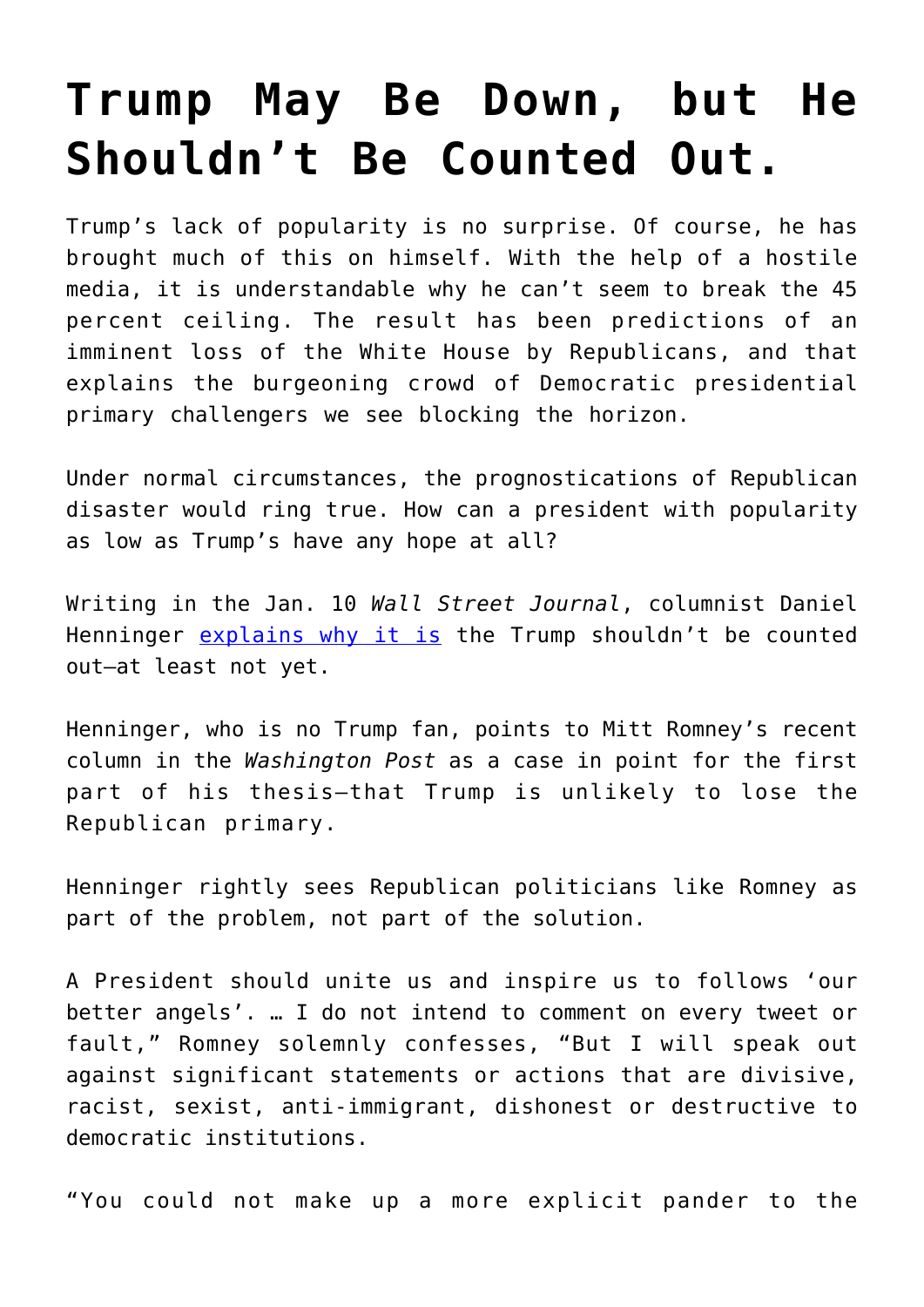prevailing political zeitgeist," Henninger responds. "… racist, sexist, destructive to democratic institutions. This is a kitchen sink of anti-Trump buzzwords."

It is not clear yet whether Romney intends to challenge Trump in the Republican primary, but would some competent adviser please inform him that regurgitating the liberal platitudes you hear spouted daily on CNN is not a great strategy for attracting today's Republican voters?

And it can't be encouraging to conservatives that Romney launched the attack from the *Washington Post*, one of the bastions of elitist liberalism.

But it isn't just Romney. Henninger points out that Trump's success is largely attributable to his willingness to challenge the prevailing Politically Correct dogma on race and gender.

"Mitt Romney and virtually all Republican politicians entertaining for the presidency simply will not stand up to this dominant status quo," he says. "They just won't do it …"

Conservatives are clearly willing to undergo all the embarrassment involved in having to hear the sometimes nonsensical and frequently contradictory presidential rhetoric and reading the tacky tweets that leak from the President's smartphone if that's what it takes to strike back at the Liberal Empire, particularly when they can't find any other Republicans who seem willing to do it.

Henninger not only thinks that the lack of conservatives willing to speak against the liberal Thought Police will assure him the Republican nomination in 2020, but that it could gain him another presidential term:

It is possible Mr. Trump will personally grind down enough